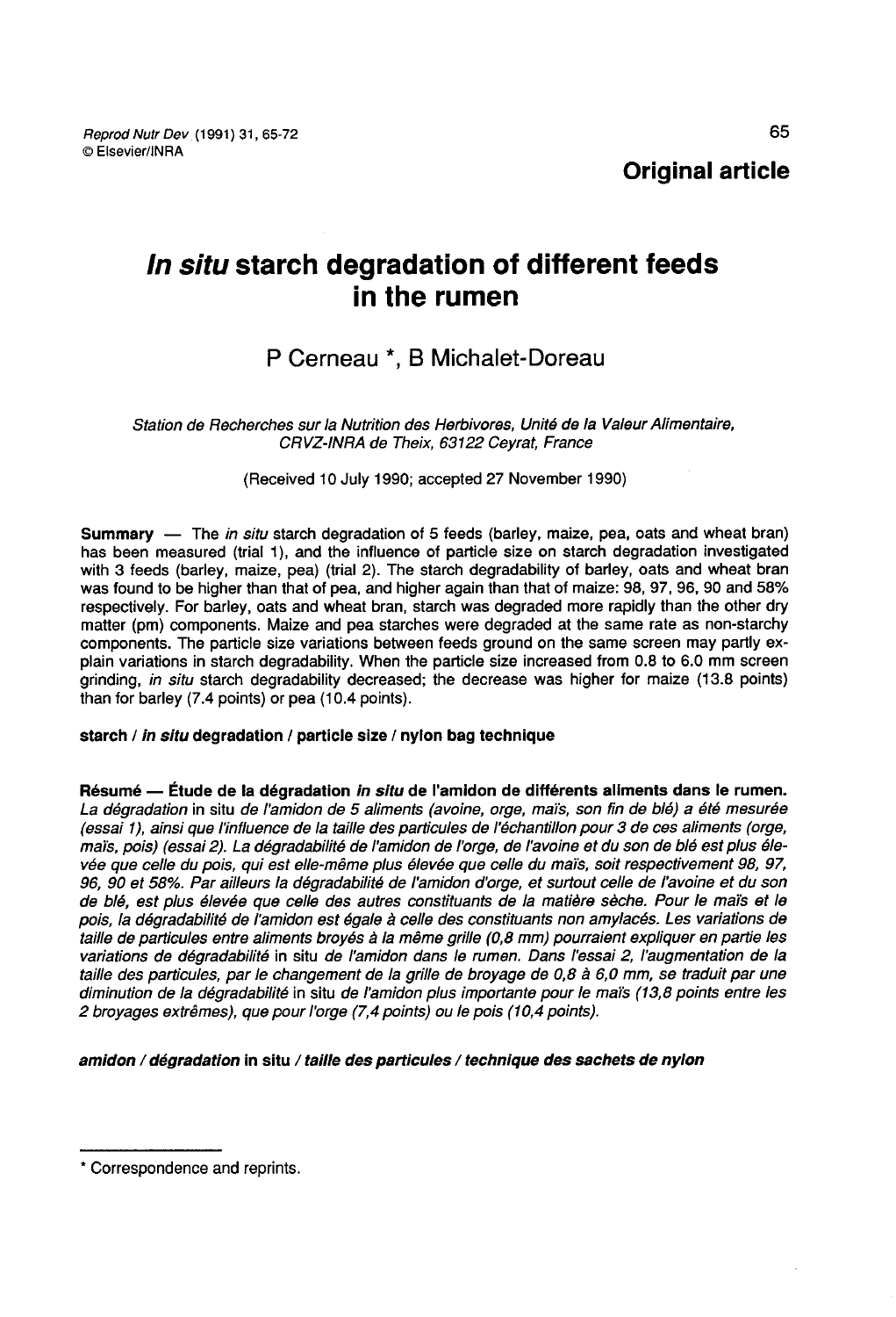## INTRODUCTION

The energetic value of a diet or a feed depends on organic matter digestion in the rumen and in particular on starch digestion, although this is not the only factor. Ruminal starch digestion depends on the intrinsic characteristics of diet or feed (degradability) and on the intensity and duration of bacterial activity in the rumen (Malestein et al, 1982, 1984; Ørskov, 1986). Starch digestion by ruminants has been reviewed and discussed (Ørskov, 1986; Owens et al, 1986). These reviews underline the importance and the site (ruminal or intestinal) of starch digestion, as well as the influence of the nature of feed and technological processing.

In order to demonstrate the influence of the latter 2 phenomena, the kinetics of in situ starch degradation in the same ruminal conditions were compared for several feeds (trial 1). The second trial was performed to investigate the influence of particle size upon ruminal starch degradation by in situ technique (trial 2).

#### MATERIAL AND METHODS

#### Trial 1

#### Feeds

Starch degradation in 5 feeds was measured: 3 whole and uncooked cereal grains (maize, barley, oats), one cereal by-product (wheat bran) and one legume grain (smooth pea); the chemical characteristics of these are shown in table I. Nitrogen was determined according to a micro-Kheldahl method (N x 6.25), cell wall constituents were analyzed (Van Soest and Wine, 1967) and an amylase was added to improve filtration (Giger and Pochet, 1987). The feeds were ground using a hammer mill with a 0.8-mm sieve, in view of the in situ technique.

#### In situ technique

In situ measurements of degradation were carried out using 3 dry Holstein cows fitted with a ruminal cannula. At 08.00 and 17.00 h, they were fed 7 kg dry matter (DM) per animal per day of hay and concentrate (70:30); the composition of concentrate (percent of dry matter) was: barley (43), sugar-beet pulp (40), soybean meal (10), molasses (5), minerals (2) (Michalet-Doreau et al, 1987). After grinding, the foodstuffs were placed in nylon (pore size,  $46 \mu m$ ) bags (internal dimensions  $6 \times 11$  cm), with 3 g per bag, and a sample mass/area ratio of 20 stuffs were placed in nylon (pore size, 46  $\mu$ m) bags (internal dimensions 6 x 11 cm), with 3 g per bag, and a sample mass/area ratio of 20 mg/cm<sup>2</sup>. The bags were then placed in the ru-<br>men at the same time just before men at the same time just before the morning feed, and then removed after 2, 4, 8, 16, 24 or 48 h of incubation. Six measurements were made for each incubation time (3 cows x 2 replications). Following incubation the bags were washed in a washing machine with cold water (3 x 3 min), then dried at 80 °C and weighed.

The 2 bags for each animal and each point in time were combined to carry out the starch content determination by the enzymatic method (Thivend et al, 1965). After starching, the starch was degraded to glucose by an amyloglucosidase; the glucose thus formed was determined by colorimetry (Trinder, 1969). The foodstuff starch degradation kinetics were described by a single exponential equation (Ørskov and Mc-Donald, 1979), as follows:

$$
D(t) = a + bx (1 - e^{-ct})
$$

Table I. Chemical composition of feeds.

| Feed            | protein | Crude Starch NDF* ADF* ADL* | % DM |      |     |
|-----------------|---------|-----------------------------|------|------|-----|
| Barley          | 13.4    | 46.2                        | 14.0 | 5.1  | 0.7 |
| Maize           | 12.6    | 54.8                        | 10.1 | 7.2  | 0.7 |
| Oats            | 12.1    | 30.1                        | 25.1 | 13.5 | 2.4 |
| Pea             | 23.9    | 40.5                        | 11.9 | 5.5  | 0.6 |
| Wheat bran 20.1 |         | 24.9                        | 20.5 | 7.4  | 2.0 |

\* NDF = neutral detergent fiber; ADF = acid detergent fiber; ADL = acid detergent lignin.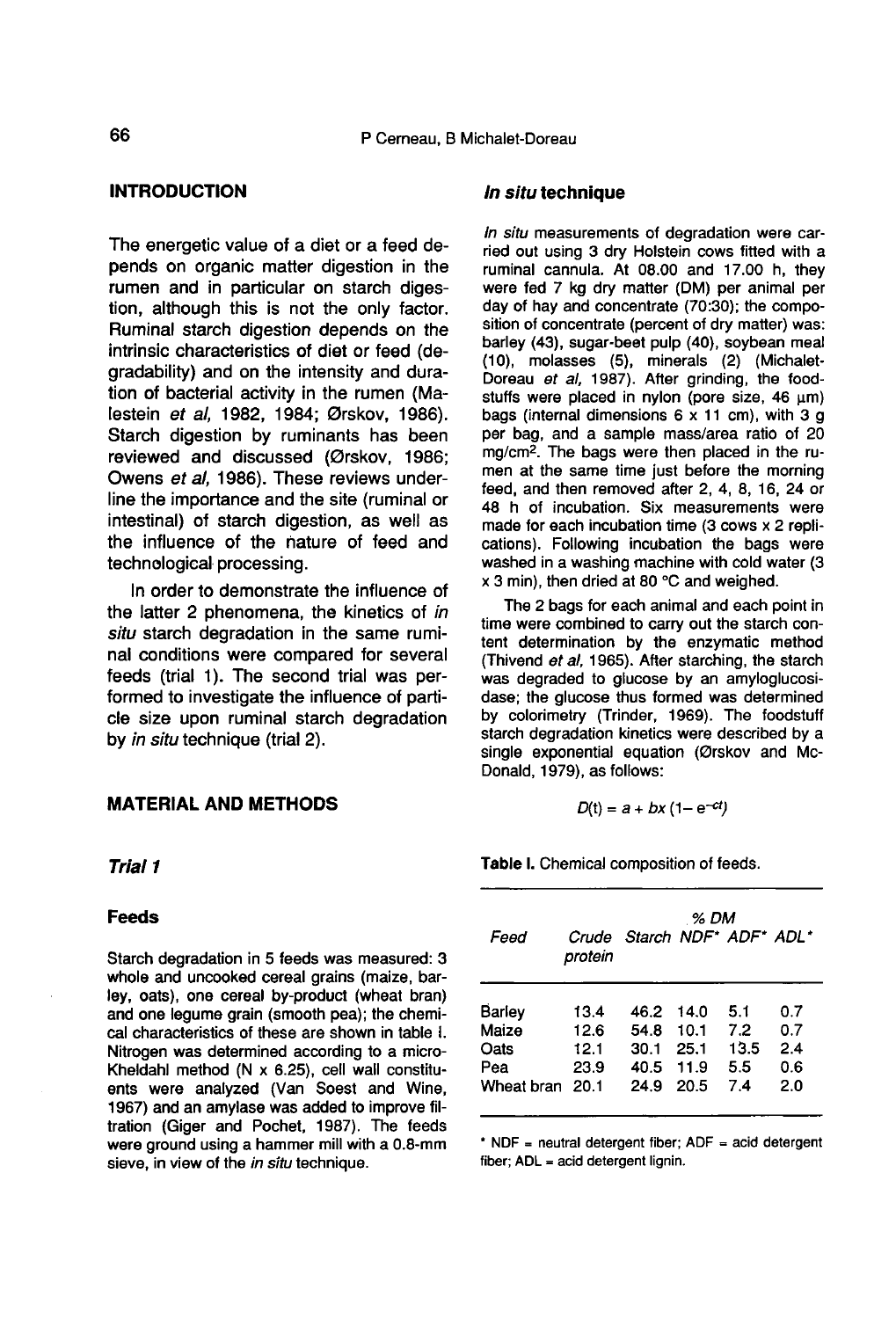which implies 3 fractions in the sample: one rapidly degradable fraction (a), one slowly and potentially degradable (b) with a rate reducing exponentially ( $e^{-ct}$ ), and one non-degradable (Ind  $=100-a-b$ ).

Parameter values were obtained by fitting the data, using a non-linear regression procedure based on Marquardt's method (Marquardt, 1963), performed by the NLIN procedure of the statistical analysis system (SAS Institute, 1985). This technique is an iterative curve fitting procedure to reduce the residual sum of squares which is associated with regression model. In order to compare nitrogen degradability of foodstuffs in the rumen, a feed passage rate out of the rumen of 0.06 per h was taken (Vérité et al, 1987), and the ruminal degradability of DM and starch calculated by integrating the quantity of DM and starch remaining in the bag with the particle turnover rate (0rskov and McDonald, 1979) for each time interval:

$$
Deg = a + bc/(c + 0.06).
$$

## Statistical analysis

Variance analysis was performed on data using the general linear model procedure of SAS (SAS Institute, 1985), with a controlled factor test was employed to separate means when significant effects were observed  $(P < 0.05)$  (Duncan, 1955).

#### Trial 2

#### Feeds

The influence of particle size in situ starch degradation was investigated; 3 feeds (barley, maize and pea) were ground through either 0.8, 3.0 or 6.0-mm screens. Foodstuff particle size was determined by wet sieving (Grenet, 1984). Each 10 g sample was first soaked for 15 min in water, then sieved for 20 min in a stream of water using an electromagnetic screener (3 000 vibrations/min) and 8 sieves, with mesh sizes respectively of 4, 2.5, 1.6, 0.8, 0.4, 0.25, 0.1 and 0.05 mm. Waste water was filtered (Durieux filter 28) to recover particles that were insolubilised and < 50 m. Each measurement was carried out in triplicate. Dry matter content was determined for each batch of given particle size thus obtained. The particle size distribution was taken as the percentage distribution of total DM contents found by sieving and filtration (table II).

Table II. Particle size distribution of feeds after grinding (% of dry matter retained on screens and filter papers).

| Feed   | (mm) | Grinding <0.05 | $0.05 -$<br>0.1 | $0.1 -$<br>0.25 | $0.25 - 0.4 -$<br>0.4 | 0.8  | $0.8 -$<br>1.6 | $1.6 -$<br>2.5 | 4.0  | $2.5 - 5.4.0$ | %DM<br>solub* | Arithmetic<br>mean |
|--------|------|----------------|-----------------|-----------------|-----------------------|------|----------------|----------------|------|---------------|---------------|--------------------|
| Barley | 0.8  | 41.3           | 6.6             | 8.6             | 12.3                  | 26.2 | 5.0            | 0.0            | 0.0  | 0.0           | 12.8          | 0.288              |
|        | 3.0  | 30.3           | 3.7             | 6.3             | 5.6                   | 22.9 | 25.3           | 5.9            | 0.0  | 0.0           | 7.0           | 0.540              |
|        | 6.0  | 17.9           | 1.9             | 3.0             | 2.6                   | 14.4 | 27.2           | 20.0           | 13.1 | 0.0           | 5.7           | 1.267              |
| Maize  | 0.8  | 10.4           | 7.6             | 25.7            | 21.5                  | 33.0 | 1.7            | 0.0            | 0.0  | 0.0           | 14.6          | 0.342              |
|        | 3.0  | 9.0            | 5.3             | 15.3            | 14.7                  | 36.5 | 18.2           | 1.0            | 0.0  | 0.0           | 8.9           | 0.540              |
|        | 6.0  | 10.5           | 2.4             | 8.2             | 7.8                   | 23.7 | 29.4           | 14.1           | 3.8  | 0.2           | 1.7           | 0.966              |
| Pea    | 0.8  | 64.0           | 1.3             | 4.7             | 9.1                   | 20.0 | 0.8            | 0.0            | 0.0  | 0.0           | 20.4          | 0.186              |
|        | 3.0  | 52.4           | 1.0             | 2.8             | 4.9                   | 19.7 | 17.3           | 1.8            | 0.1  | 0.0           | 22.3          | 0.411              |
|        | 6.0  | 35.2           | 0.4             | 1.2             | 2.0                   | 12.7 | 24.3           | 16.9           | 4.4  | 2.8           | 12.0          | 1.032              |
|        |      |                |                 |                 |                       |      |                |                |      |               |               |                    |

\* DM solubilized in water.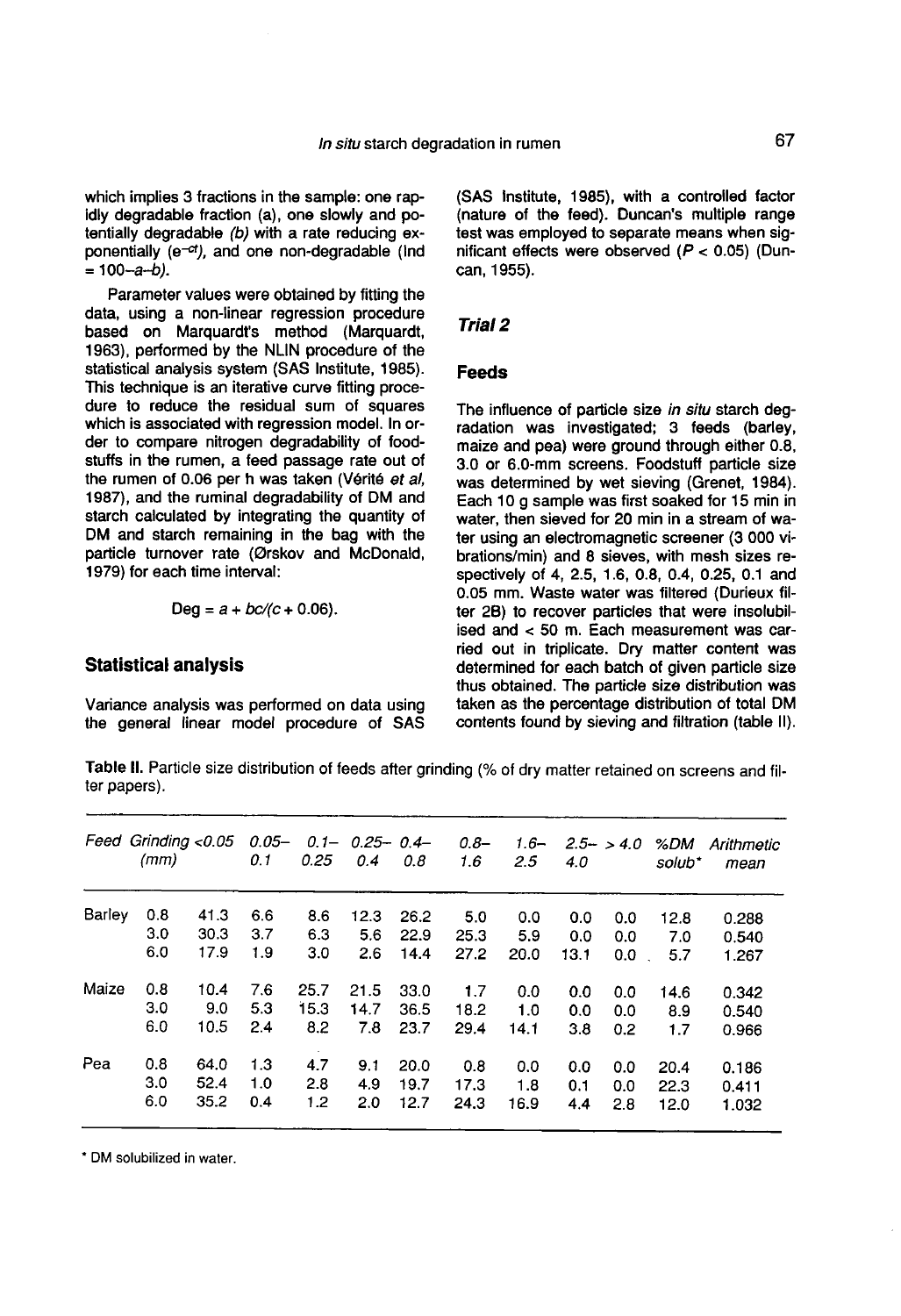After grinding the foodstuff particle size was characterized by the arithmetic mean (Israelsen, 1968) calculated from the median of each particle size class indexed to its percentage by weight. In the case of the coarse screen (4.0 mm), the mean value was taken to be 5.5 mm  $([4 + [4 - 2.5]])$ .

## In situ technique

In situ kinetics and parameter values were established with the same experimental procedure and calculations as in trial 1.

#### Statistical analysis

Variance analysis was performed on data using the SAS general linear system procedure (SAS Institute, 1985), by a factorial model with interaction:

$$
Y_{ii} = m_{ii} + F_i + G_i + F_i \cdot G_i + e_{ii}
$$

where Yij represented DM or starch degradation (Degradability, a, b, c, Ind),  $F_i$  and  $G_i$ , the 2 main effects, representing respectively the feed (corn, barley and pea) and the diameter of the grinding sieve (0.8, 3.0 or 6.0 mm), and  $F_i$ -G<sub>i</sub>, the crossed effect. Duncan's multiple range test grinding sieve (0.8, 3.0 or 6.0 mm), and  $F_i G_i$ , the crossed effect. Duncan's multiple range test was employed to separate means when a significant effect was observed  $(P < 0.05)$  (Duncan, 1955).

## RESULTS

## Trial 1

The starches of cereals and cereal byproducts studied were divided into 2 groups according to their degradability: on the one hand, barley, oats, and wheat bran whose degradability reaches 95%, and on the other hand, maize whose starch degradability does not exceed 50% (table 111). Pea degradability is as high (90%) but significantly different from that of barley or oats. For barley, oats and wheat bran, 82-95% starch was degraded very rapidly, whereas this fraction only represented 56% of pea, and 26% of maize. The rate of ruminal degradation of the potentially degradable fraction of maize starch was also low:  $0.045$  vs  $0.571$  h<sup>-1</sup> for barley. Maize starch, as well as that of pea, was degraded in the rumen at the same rate as the non-starchy constituents, and DM degradability was similar to that of the starchy fraction (table 111). On the other hand barley starch, and even more so that of oats and wheat bran, were degraded more rapidly than other constituents of the DM feed, the degradability of the starchy fraction being 98, 97 and 96% respectively for barley, oats and wheat bran, while that of dry matter only reached 86, 75 and 77% respectively.

## Trial 2

When particle size increased, starch degradability decreased from 57.8 to 44.0% when maize was ground through a 0.8 or 6.0-mm screen. For the other feeds, although less important, the difference in starch degradability between the ground samples through the 0.8-mm and those through the 6.0-mm screen was equally significant. The variations were principally a consequence of a decrease in the rapidly degraded fraction, which passed from 26 to 0% for maize, from 82 to 47% for barley and from 56 to 28% for pea (table IV). The degradation rate of potentially degradable starch in the rumen remained constant whatever the particle size of maize and pea, and varied slightly for barley. The decrease in degradability linked to the increase in particle size was significantly more important for the least degraded feeds such as maize (13.8 points) than for the feeds whose degradability is high, like barley (7 points).

68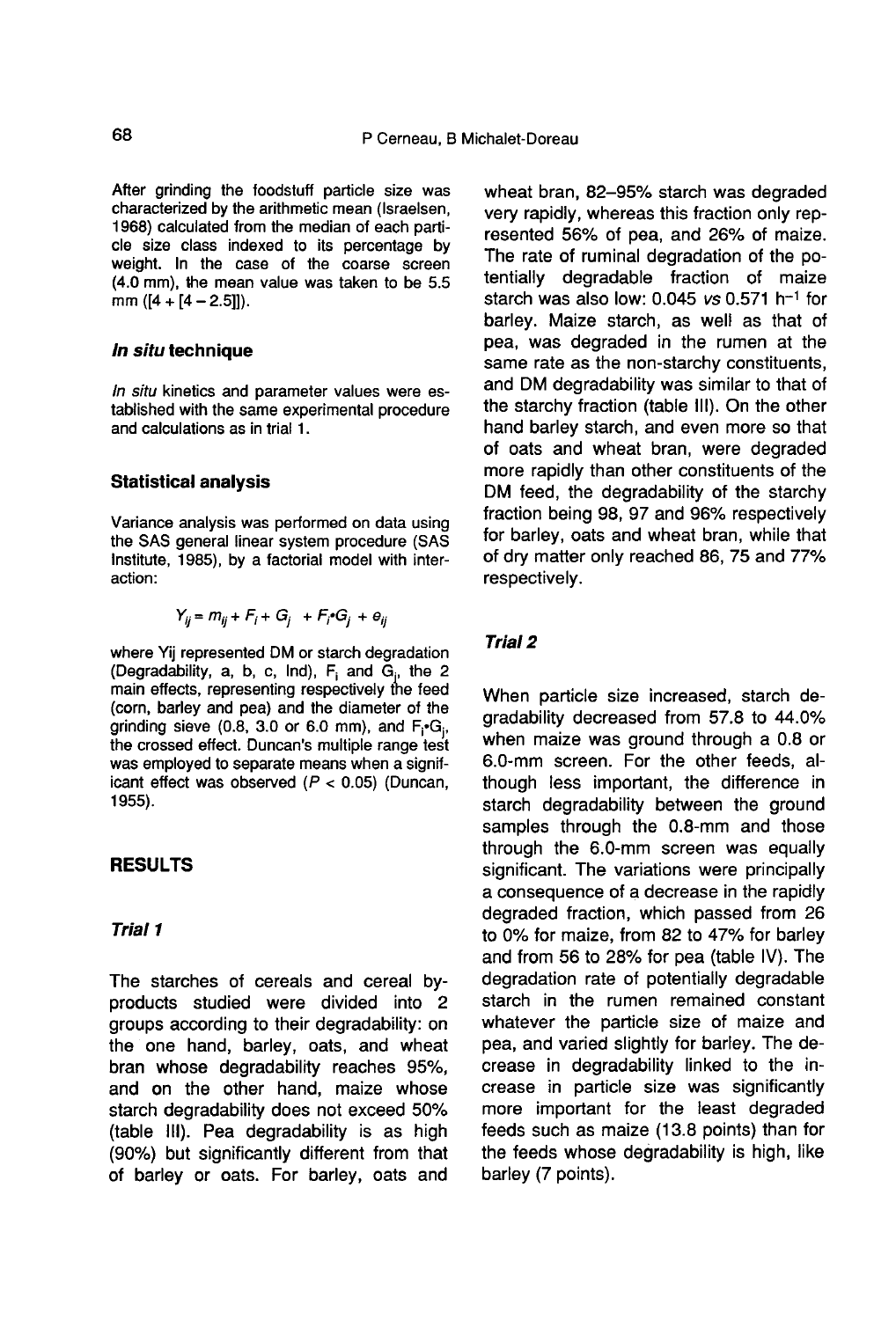| Dry matter |                    |                   |                   |                    |                    |  |  |  |
|------------|--------------------|-------------------|-------------------|--------------------|--------------------|--|--|--|
| Feed       | Degradability      | Ind               | a                 | b                  | c                  |  |  |  |
| Barley     | 82.8 <sup>b</sup>  | 12.3 <sup>a</sup> | 62.5 <sup>a</sup> | 25.2ad             | 0.249a             |  |  |  |
| Maize      | 58.0 <sup>a</sup>  | 0.0 <sup>b</sup>  | 28.2 <sup>b</sup> | 71.8 <sup>b</sup>  | 0.043 <sup>b</sup> |  |  |  |
| Oats       | 74.6 <sup>d</sup>  | 15.8 <sup>a</sup> | 63.6 <sup>a</sup> | 20.6 <sup>a</sup>  | 0.07 <sup>b</sup>  |  |  |  |
| Pea        | 88.6 <sup>c</sup>  | 0.4 <sup>b</sup>  | 60.3 <sup>a</sup> | 39.3 <sup>c</sup>  | 0.159c             |  |  |  |
| Wheat bran | 77.2 <sup>d</sup>  | 14.9 <sup>a</sup> | 51.6 <sup>c</sup> | 33.6 <sup>cd</sup> | $0.209$ ac         |  |  |  |
|            |                    | Starch            |                   |                    |                    |  |  |  |
| Feed       | Degradability      | Ind               | a                 | b                  | C                  |  |  |  |
| Barley     | 98.3 <sup>a</sup>  | 0.0 <sup>a</sup>  | 82.0 <sup>a</sup> | 18.0 <sup>a</sup>  | 0.571a             |  |  |  |
| Corn       | 57.8 <sup>b</sup>  | 0.0 <sup>a</sup>  | 26.5 <sup>b</sup> | 73.5 <sup>b</sup>  | 0.045 <sup>b</sup> |  |  |  |
| Oats       | 97.4 <sup>ca</sup> | 0.0 <sup>a</sup>  | 94.5 <sup>c</sup> | 5.5 <sup>c</sup>   | 0.071 <sup>b</sup> |  |  |  |
| Pea        | 90.0 <sup>d</sup>  | 0.0 <sup>a</sup>  | 55.9 <sup>d</sup> | 44.1 <sup>d</sup>  | 0.207c             |  |  |  |
| Wheat bran | 96.4 <sup>c</sup>  | 0.3 <sup>a</sup>  | 82.8 <sup>a</sup> | 16.8 <sup>a</sup>  | 0.254c             |  |  |  |

Table III. Influence of type of feed on the in situ degradability and the values of parameters of degradation.

Different letters in the same column indicate a significative difference ( $P < 0.05$ ).

Table IV. Influence of grinding fineness on the in situ starch degradability and on the parameter values of the starch degradation.

| Feed   | Grinding | Degradation       | Degradation parameters |                   |                   |                    |  |  |
|--------|----------|-------------------|------------------------|-------------------|-------------------|--------------------|--|--|
|        | (mm)     |                   | Ind                    | a                 | b                 | с                  |  |  |
| Barley | 0.8      | 98.3 <sup>a</sup> | 0.0 <sup>a</sup>       | 82.0 <sup>a</sup> | 18.0 <sup>a</sup> | 0.571a             |  |  |
|        | 3.0      | 94.6ab            | 0.0 <sup>a</sup>       | 50.8 <sup>b</sup> | 49.2 <sup>b</sup> | 0.490 <sup>b</sup> |  |  |
|        | 6.0      | 90.9 <sup>b</sup> | 0.4 <sup>a</sup>       | 46.6 <sup>b</sup> | 53.0 <sup>b</sup> | 0.304c             |  |  |
| Maize  | 0.8      | 57.8 <sup>a</sup> | 0.0 <sup>a</sup>       | 26.5 <sup>a</sup> | $73.5^a$          | 0.045a             |  |  |
|        | 3.0      | 61.0 <sup>a</sup> | 3.3 <sup>b</sup>       | 30.5 <sup>a</sup> | 66.2 <sup>a</sup> | 0.055a             |  |  |
|        | 6.0      | 44.0 <sup>b</sup> | 0.7 <sup>a</sup>       | 0.0 <sup>b</sup>  | 99.3 <sup>b</sup> | 0.048a             |  |  |
| Pea    | 0.8      | 90.0 <sup>a</sup> | 0.0 <sup>a</sup>       | 55.9ª             | 44.1 <sup>a</sup> | 0.207a             |  |  |
|        | 3.0      | 85.5 <sup>a</sup> | 0.0 <sup>a</sup>       | 42.8 <sup>b</sup> | 57.2 <sup>b</sup> | 0.177a             |  |  |
|        | 6.0      | 79.6 <sup>b</sup> | 0.0 <sup>a</sup>       | 28.2 <sup>c</sup> | 71.8 <sup>c</sup> | 0.152a             |  |  |

Different letters in the same column indicate a significative difference ( $P < 0.05$ ).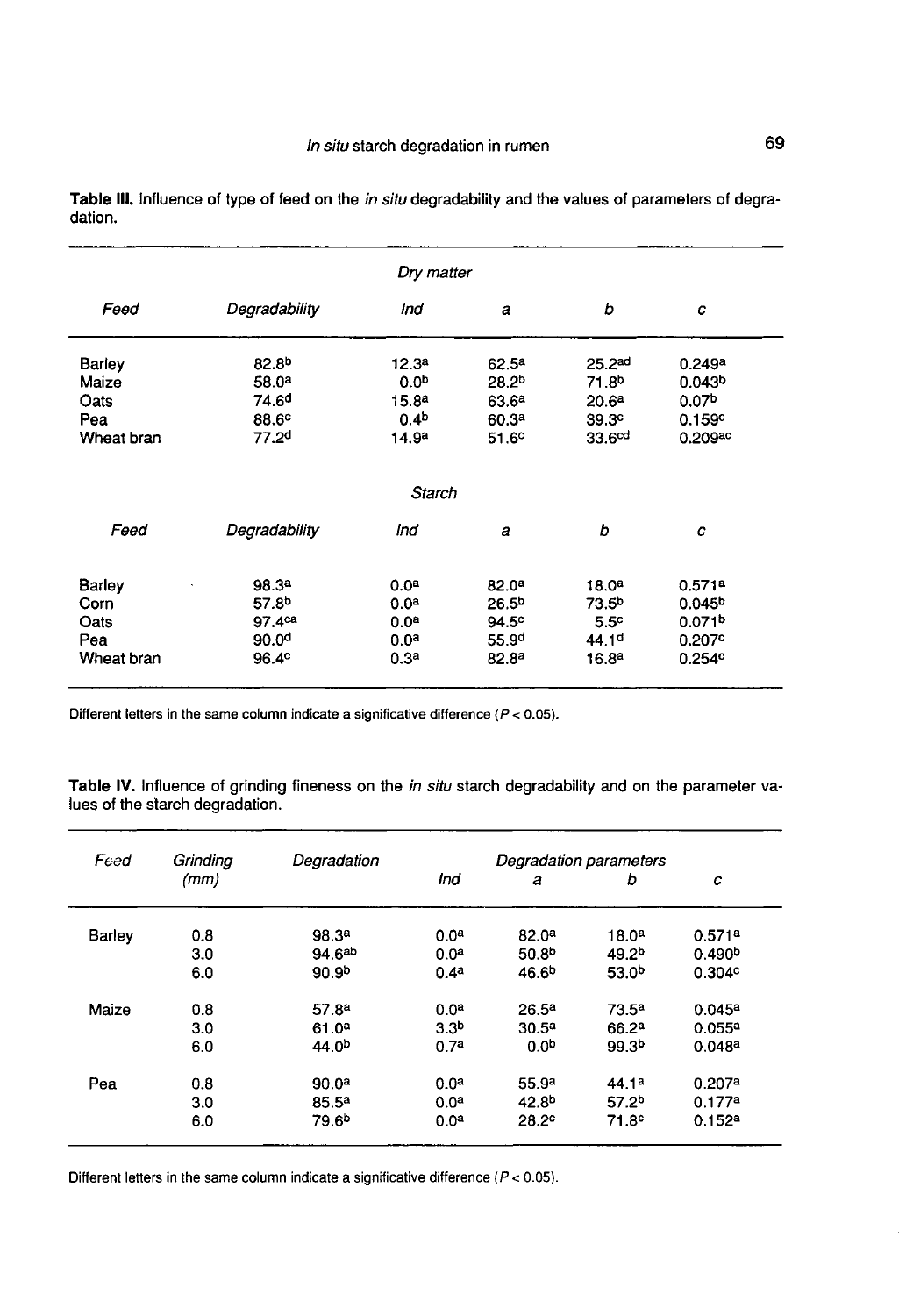The influence of grinding fineness on DM degradability or starch degradability was similar. Between the 2 grinding extremes (0.8 and 6.0 mm), the degradability differences were 13, 5 and 12 points respectively for maize, barley and pea DM and 14, 7 and 10 points for starch of the same feeds.

## **DISCUSSION**

The present experiments have shown large differences in the degradation of starch from different feeds. The in situ starch degradability of barley and oats was higher than that of pea, and higher again than that of maize. These variations in starch degradability between feeds could be due to variations in the percentage of particles escaping through the bag pores and not being degraded. The percentage of fine particles  $(< 50 \mu m)$  varied from 10.4-41.3 for maize and barley respectively after grinding with a 0.8-mm screen. The particle losses were greater as the percentage of fine particles increased. If the lost particles are digested at the same rate as those in the bag, feed degradability is then overestimated. But this overestimation of DM degradability was almost equal between feeds: 9.0 points for maize and 7.8 points for barley. Nevertheless, the feed particle size variations must explain part of the starch degradability variations between feeds, the finer particles being degraded more rapidly in the rumen. The smaller the particle size, the higher the percentage of maize degraded in vitro (Cone et al, 1989), or the in situ degradability of maize (Galyean et al, 1981) and of sorghum (Figroid et al, 1972) DM.

The difference in in situ degradation between maize and the other cereals is in ac-

cordance with the results of Herrera-Saldana et al (1988), although the percentage of degraded starch after 2 h incubation in the rumen was higher in this trial: 28,10 and 95% respectively of the starch from maize, barley and oats disappeared during the first 2 h of incubation in this trial against 9, 36 and 80% in the study of Herrera-Saldana et al (1988). The composition of the diet given to the animal could have been the origin of these differences. Indeed, in *in vitro* degradation measurements, the amylolytic activity in rumen fluid from a concentrate-fed cow is higher than that of a hay-fed cow (Cone et al, 1989), and the increase is greatest for the starch sources with low degradability (Malestein et al. 1988). After 6 h incubation in rumen fluid, fermentability of pea is lower than that of barley when the animals which give the rumen fluid are fed hay (Malestein et al, 1988). On the contrary, the fermentability of these 2 feeds, like their in situ degradability in this trial, is similar when the animals are fed a diet based on hay and concentrate. So, the ranking of starch degradability from different sources can be modified by the composition of the diet.

In trial 2, the increase in grinding fineness led to an increase in in sacco starch degradability. This result agrees with other results on *in situ* dry matter or nitrogen degradability (Nordin and Campling, 1976; Weakley et al, 1977; Lindberg, 1981; Freer and Dove, 1984; Nocek, 1985). In this study, the increase of in situ starch degradability with grinding was greater for maize than for barley. The feed particle size was reduced with the increase in grinding fineness, and differences in degradation according to particle size were more important for maize than for wheat and oats (Cone et al, 1989).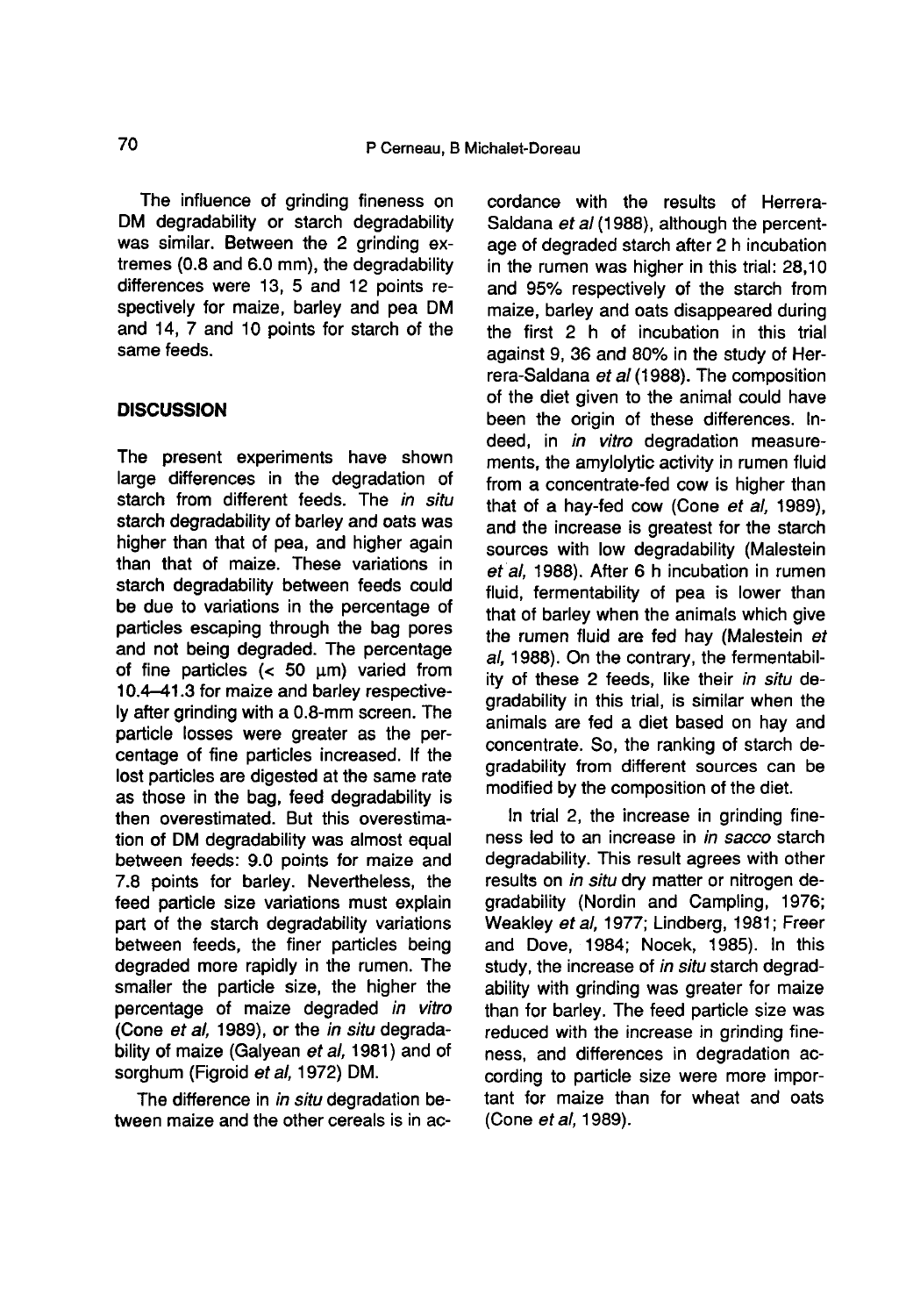## **CONCLUSION**

The proportion of starch digested in the rumen (measured as in situ disappearance) or in the small intestine varies between feeds, which could alter the energy value of feeds. Starch digestion in the rumen is accompanied by energy loss in the form of methane and fermentation heat. Furthermore, efficiency of metabolizable energy utilization for both maintenance and production is higher for glucose than for volatile free acids. Consequently, starch escaping from the rumen should improve energetic efficiency of production by ruminants (Owens et al, 1986).

In vivo, increased processing generally increases ruminal digestion of maize starch. Finely ground grains are more extensively digested in the rumen than whole or rolled grains (Owens et al, 1986). Two factors act in an opposite manner. When grains are ground, potential digestion of starch grains increases, but the passage rate of grains through the rumen is accelerated and ruminal digestion time is reduced. In *in situ* measurements, only potential starch digestion is studied.

## ACKNOWLEDGMENTS

Our thanks go to M Dudilieu and P Journaix for the carrying out the quantitative starch analysis, and those of the bag residues. Gratitude is expressed to J Aufrere for the references and P Cooks for translating the manuscript into English.

## **REFERENCES**

Cone JW, Cline-Theil W, Malestein A, Van'T Klooster A (1989) Degradation of starch by incubation with rumen fluid. A comparison of different starch sources. J Sci Food Agric 49, 173-183

- Duncan DB (1955) Multiple range and multiple F test. Biometrics 1, 4
- Figroid W, Hale WT, Theurer CB (1972) An evaluation of the nylon bag technique for estimating rumen utilization of grains. J Anim Sci 35, 112-120
- Freer M, Dove H (1984) Rumen degradation of protein in sunflower meal, rapeseed meal and lupin seed, using nylon bags. Anim Feed Sci Technol 11, 87-101
- Galyean ML, Wagner DG, Owens FN (1981) Dry matter and starch disappearance of corn and sorghum as influenced by particle size and processing. J Dairy Sci 64, 1804-1812
- Giger S, Pochet S (1987) M6thodes d'estimation des constituants pariétaux dans les aliments destinés aux ruminants. Bull Tech CRVZ Theix INRA 70, 49-60
- Grenet E (1984) Wet sieving technique for estimating particle size in the herbivore digesta. In: Techniques in Particle Size Analysis of Food and Digesta in Ruminants (Kennedy PM, ed) Proc Workshop, 7-8th Sep 1984, Banff, Canada. Can Soc Anim Sci Occ publ 1, 167-168
- Herrera-Saldana R, Huber JF, Poore MH (1988) In vitro and in situ dry matter, crude protein and starch degradability of five cereal grains. J Dairy Sci 71 (suppl 1) 177
- lsraelsen M (1968) Determination of particle size in wafers and pellets of dried forages. Bioteknik Inst Rep, Kolding
- Lindberg JE (1981) The effect of sample size and sample structure on the degradation of dry matter, nitrogen and cell walls in nylon bags. Swedish J Agric Res 11, 71-76
- Malestein A, Van'T Klooster AT, Counotte GHM, Prins RA (1982) Concentrate feeding and ruminal fermentation. it. Influence of concenlestein A, Van'T Klooster AT, Counotte GHM,<br>Prins RA (1982) Concentrate feeding and ru-<br>minal fermentation. II. Influence of concen-<br>trate ingredients on pH and on L-lactate con-<br>centration in incubations *in vitro* with r centration in incubations in vitro with rumen fluid. Neth J Agric Sci 30, 259-273
- Malestein A, Van'T Klooster AT, Counotte GHM (1984) Concentrate feeding and ruminal fermentation. 3. Influence of concentrate ingre-<br>dients on pH, on DL-lactic acid concentration lestein A, Van'T Klooster AT, Counotte GHM<br>(1984) Concentrate feeding and ruminal fer-<br>mentation. 3. Influence of concentrate ingre-<br>dients on pH, on DL-lactic acid concentration<br>in rumen fluid of dairy cows on dry matter in rumen fluid of dairy cows on dry matter intake. Neth J Agric Sci 32, 9-21
- Malestein A, Van'T Klooster AT, Cone JW (1988) Degradability of various types of starch by incubation with rumen fluid or with bacterial amylase. Z Tierphysiol Tierenähr Futtermittelk 59, 225-232